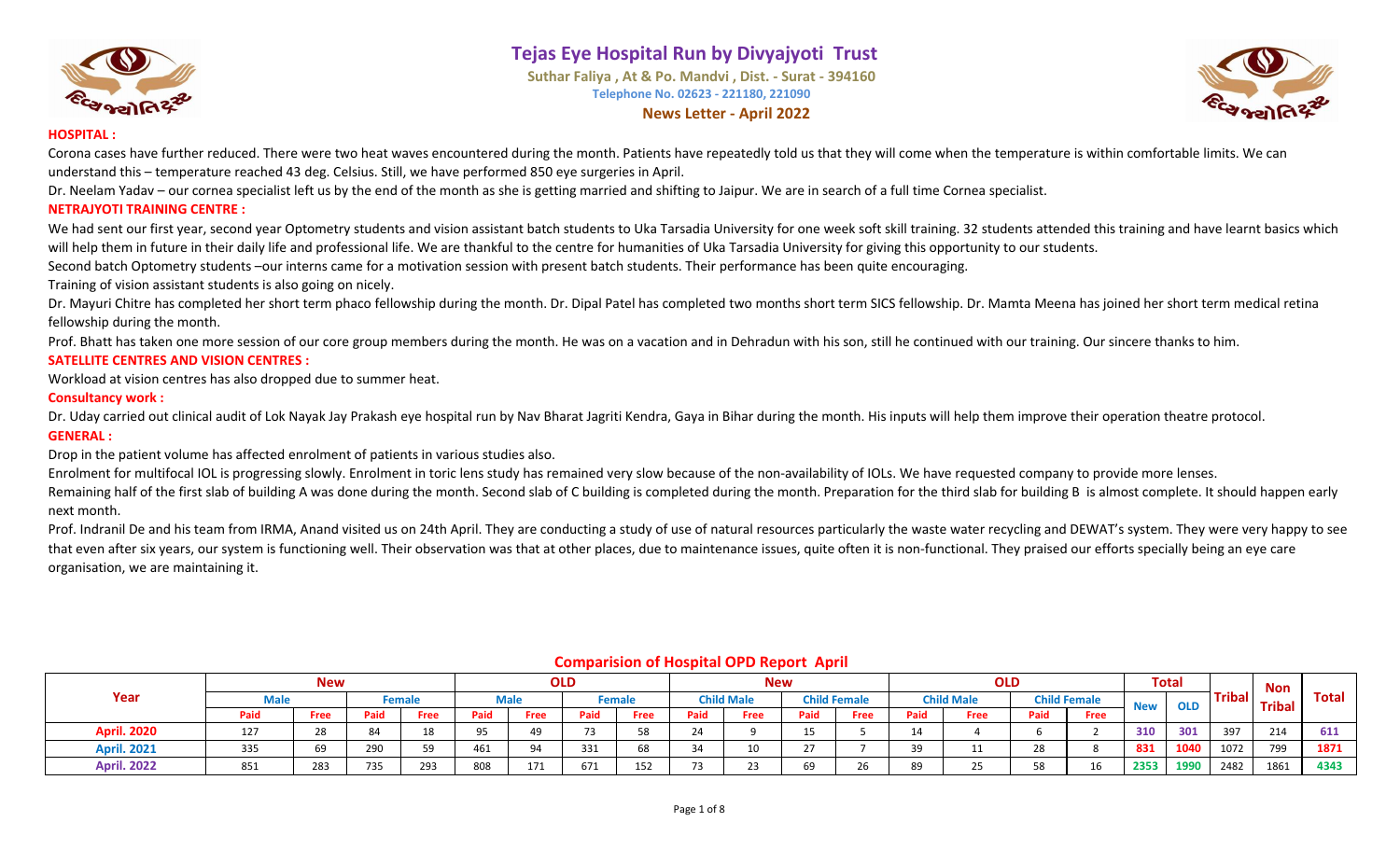| <b>STATE</b>                | <b>DISTRICT</b>                                |              | <b>New</b>   |             |              | <b>Review</b> |             |                | Total          |          |                | <b>Indoor</b> |          |
|-----------------------------|------------------------------------------------|--------------|--------------|-------------|--------------|---------------|-------------|----------------|----------------|----------|----------------|---------------|----------|
|                             |                                                | April.20     | April.21     | April.22    | April.20     | April.21      | April.22    | April.20       | April.21       | April.22 | April.20       | April.21      | April.22 |
| <b>GUJARAT</b>              |                                                |              |              |             |              |               |             |                |                |          |                |               |          |
|                             | <b>SURAT</b>                                   | 267          | 504          | 1042        | 223          | 634           | 958         | 490            | 1138           | 2000     | 4              | 93            | 166      |
|                             | <b>TAPI</b>                                    | 17           | 135          | 692         | 43           | 192           | 495         | 60             | 327            | 1187     | $\overline{2}$ | 49            | 224      |
|                             | <b>BHARUCH</b>                                 | 12           | 97           | 234         | 21           | 124           | 185         | 33             | 221            | 419      | $\overline{1}$ | 46            | 102      |
|                             | <b>NAVSARI</b>                                 | $\Omega$     | 6            | 16          | 0            | 11            | 29          | 0              | 17             | 45       | 0              | $\mathbf{1}$  | 11       |
|                             | <b>NARMADA</b>                                 | 12           | 41           | 166         | 12           | 47            | 144         | 24             | 88             | 310      | $\Omega$       | 18            | 59       |
|                             | VALSAD                                         | 1            | $\Omega$     | 8           | $\mathbf{1}$ | 2             | 4           | $\overline{2}$ | $\overline{2}$ | 12       | 0              | 0             | 4        |
|                             | Other                                          | $\Omega$     | 26           | 23          | $\mathbf 0$  | 7             | 29          | $\mathbf 0$    | 33             | 52       | 0              | 17            | 19       |
|                             | *SubTotal*                                     | 309          | 809          | 2181        | 300          | 1017          | 1844        | 609            | 1826           | 4025     | 7              | 224           | 585      |
| <b>OTHER STATE</b>          |                                                |              |              |             |              |               |             |                |                |          |                |               |          |
|                             | <b>OTHER</b>                                   | $\Omega$     | 0            | $\Omega$    | 0            | 0             | $\mathbf 0$ | 0              | $\Omega$       | $\Omega$ | 0              | $\mathbf 0$   | 0        |
|                             | *SubTotal*                                     | $\mathbf{0}$ | $\mathbf{0}$ | $\mathbf 0$ | $\mathbf{0}$ | 0             | 0           | $\mathbf{0}$   | $\mathbf{0}$   | $\Omega$ | 0              | $\mathbf 0$   | 0        |
| <b>MAHARASHTRA</b>          |                                                |              |              |             |              |               |             |                |                |          |                |               |          |
|                             | <b>NANDURBAR</b>                               | $\mathbf{1}$ | 22           | 172         | $\mathbf{1}$ | 23            | 146         | $\overline{2}$ | 45             | 318      | 0              | 15            | 102      |
|                             | Other dist.of MAHARASHTRA                      | $\Omega$     | 0            | $\Omega$    | 0            | 0             | $\mathbf 0$ | 0              | $\Omega$       | $\Omega$ | 0              | $\mathbf 0$   | 0        |
|                             | *SubTotal*                                     |              | 22           | 172         |              | 23            | 146         | $\overline{2}$ | 45             | 318      | $\bf{0}$       | 15            | 102      |
|                             | <b>Netrang, Zankhvav &amp; Vyara Operation</b> |              |              |             |              |               |             |                |                |          | $\mathbf{0}$   | 20            | 70       |
| <i><b>*Grand Total*</b></i> |                                                | 310          | 831          | 2353        | 301          | 1040          | 1990        | 611            | 1871           | 4343     |                | 259           | 757      |

#### **Comparision of District wise OPD & Indoor details Month of April**

# **Comparision of Investigation for April**

| Investigation                   |          |                | <b>April.2020</b> |                 |      |                | <b>April.2021</b> |                |      | <b>April.2022</b> |             |              |
|---------------------------------|----------|----------------|-------------------|-----------------|------|----------------|-------------------|----------------|------|-------------------|-------------|--------------|
|                                 | Paid     | <b>Subsidy</b> | <b>Free</b>       | Total           | Paid | <b>Subsidy</b> | <b>Free</b>       | Total          | Paid | <b>Subsidy</b>    | <b>Free</b> | <b>Total</b> |
| A SCAN                          |          | $\Omega$       | 0                 | 0               |      | 0              | 144               | 145            | 3    | 0                 | 436         | 439          |
| <b>AUTOMATED PERIMETRY</b>      | $\Omega$ | $\Omega$       | 0                 | 0               | 12   |                | 3                 | 16             | 18   | $\overline{2}$    | 11          | 31           |
| <b>B SCAN</b>                   | 6        | $\Omega$       | 4                 | 10 <sup>1</sup> | 27   | 2              | 35                | 64             | 67   | ⇁                 | 137         | 211          |
| <b>IFLUORESCEIN ANGIOGRAPHY</b> | $\Omega$ | $\Omega$       | $\Omega$          | $\bf{0}$        | 0    | 0              | $\mathbf 0$       | $\mathbf{0}$   | 0    | $\Omega$          | 0           | $\mathbf{0}$ |
| <b>FUNDUS PHOTO</b>             |          | $\Omega$       | 0                 | $\bf{0}$        | 0    | 0              | 0                 | $\mathbf{0}$   | 3    |                   | 0           | 4            |
| <b>HRT</b>                      | $\Omega$ | $\Omega$       | $\Omega$          | $\bf{0}$        |      | $\Omega$       | $\Omega$          | $\mathbf{0}$   | 0    | $\Omega$          | 0           | $\mathbf{0}$ |
| OCT                             | 3        | 2              | 0                 | 5.              | 16   | 5              | 6                 | 27             | 61   | 32                | 82          | 175          |
| <b>PACHYMETRY</b>               |          | $\Omega$       | 0                 | $\mathbf{0}$    | 16   | 2              | 4                 | 22             | 20   | 3                 | 8           | 31           |
| <b>PENTACAM</b>                 |          | $\Omega$       | 0                 | $\bf{0}$        |      |                | $\Omega$          | $\overline{2}$ |      |                   | 4           | 6            |
| Specular Microscopy             |          | $\Omega$       | $\Omega$          | 0               | 4    | 0              | 5                 | 9              | 4    | 0                 | 124         | 128          |
| <b>TOPOGRAPHY</b>               |          | $\Omega$       | 0                 | 0               |      | $\Omega$       |                   |                | 0    | $\Omega$          | $\Omega$    | $\Omega$     |
| Total                           | O        | 2              |                   | 15              | 77   | 11             | 198               | 286            | 177  | 46                | 802         | 1025         |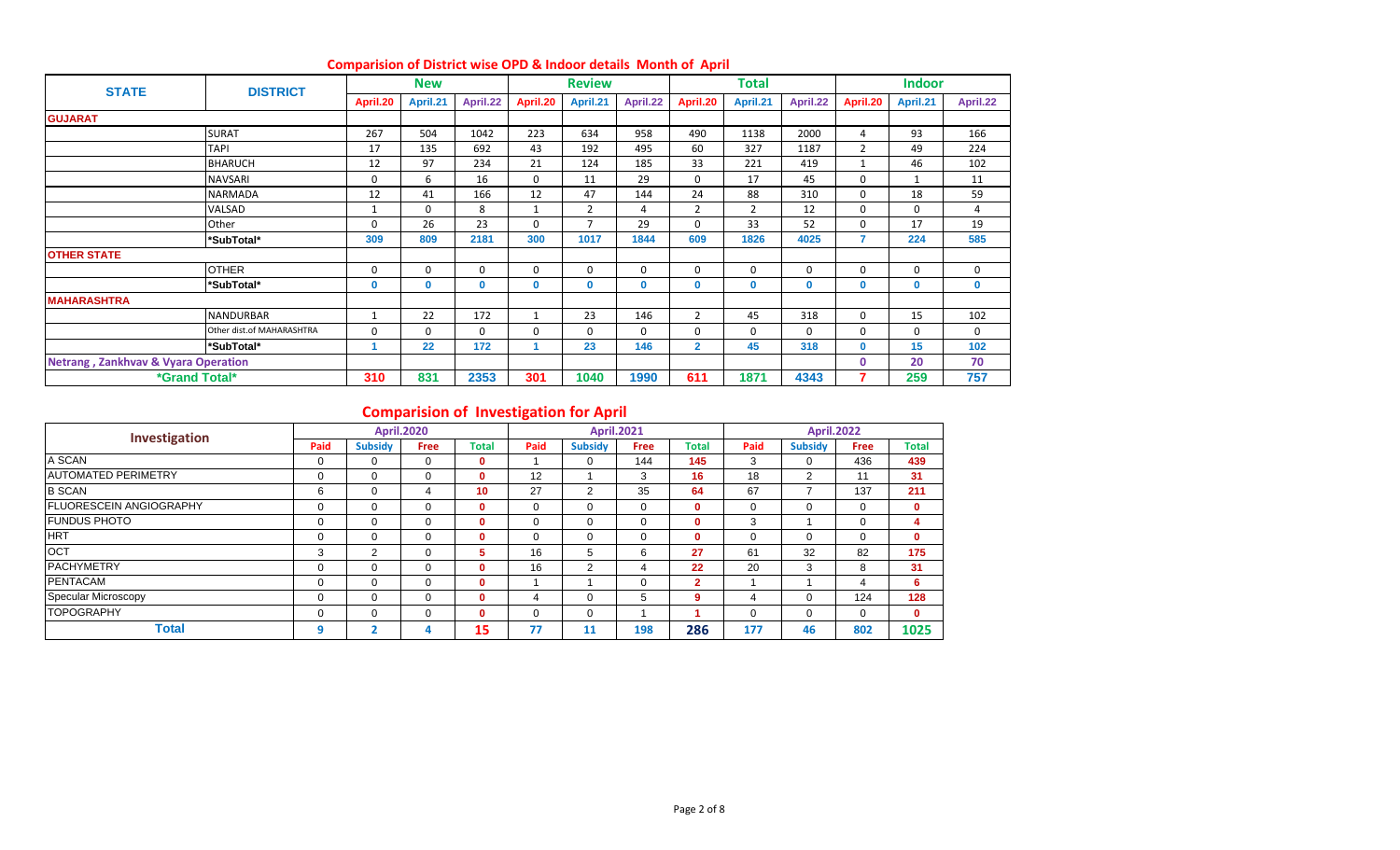### **Comparision of Lab. Investigation for April**

| Investigation                  |                |                | <b>April.2020</b> |                |                |                | <b>April.2021</b> |                  |                | <b>April.2022</b> |                |                      |
|--------------------------------|----------------|----------------|-------------------|----------------|----------------|----------------|-------------------|------------------|----------------|-------------------|----------------|----------------------|
|                                | Paid           | <b>Subsidy</b> | <b>Free</b>       | <b>Total</b>   | Paid           | <b>Subsidy</b> | Free              | <b>Total</b>     | Paid           | <b>Subsidy</b>    | Free           | <b>Total</b>         |
| <b>B.T &amp; C.T</b>           | $\mathbf 0$    | $\mathbf 0$    | $\mathbf 0$       | $\mathbf{0}$   | $\mathbf{1}$   | $\mathbf 0$    |                   | $\overline{2}$   | 3              | $\mathbf 0$       | 14             | 17                   |
| Biopsy                         | $\mathbf 0$    | $\Omega$       | $\mathbf 0$       | $\mathbf{0}$   | $\overline{ }$ | $\mathbf 0$    | $\mathbf{1}$      | $\overline{2}$   | 1              | $\mathbf 0$       | $\mathbf 0$    | $\blacktriangleleft$ |
| <b>BLOOD UREA</b>              | $\mathbf 0$    | $\mathbf 0$    | $\mathbf 0$       | $\mathbf 0$    | $\Omega$       | $\Omega$       | 20                | 20               | 4              | $\mathbf{1}$      | 19             | 24                   |
| CBC (HB, TC, DC, RBC, PLATELET | 5              | $\mathbf 0$    | $\mathbf 0$       | 5              | 24             |                | 107               | 132              | 32             | -1                | 126            | 159                  |
| <b>CULTURE</b>                 | $\mathbf 0$    | $\mathbf 0$    | 1                 | $\mathbf{1}$   | $\mathbf{1}$   | $\overline{1}$ | 4                 | 6                | $\overline{4}$ | $\mathbf{1}$      | 9              | 14                   |
| E.S.R                          | 3              | $\Omega$       | $\mathbf 0$       | 3              | 15             | $\overline{1}$ | 101               | 117              | 14             | $\Omega$          | 104            | 118                  |
| <b>FBS</b>                     | 0              | $\mathbf 0$    | $\mathbf 0$       | $\mathbf 0$    | $\overline{2}$ | $\overline{ }$ | 29                | 32               | 11             | $\mathbf 0$       | 52             | 63                   |
| GHB(HBA1C                      | 0              | $\mathbf 0$    | $\mathbf 0$       | $\mathbf{0}$   | $\overline{7}$ |                | 17                | 25               | 25             | $\overline{ }$    | 24             | 50                   |
| <b>GRAM STAIN</b>              |                | $\mathbf 0$    |                   | $\overline{2}$ | 15             | $\overline{2}$ | 6                 | 23               | 4              | $\overline{2}$    | 12             | 18                   |
| H.I.V                          |                | $\mathbf 0$    | $\mathbf 0$       | 1              |                | $\Omega$       | 88                | 89               |                | $\Omega$          | 118            | 119                  |
| <b>HBS AG</b>                  |                | $\mathbf 0$    | $\mathbf 0$       | 1              | $\overline{ }$ | $\mathbf 0$    | 87                | 88               |                | $\mathbf 0$       | 118            | 119                  |
| <b>HEMOGLOBIN (HB)</b>         | 0              | $\mathbf 0$    | $\mathbf 0$       | $\mathbf{0}$   | 4              | $\mathbf 0$    | 1                 | $\overline{2}$   | 3              | $\mathbf 0$       | 11             | 14                   |
| <b>KOH</b>                     |                | $\mathbf 0$    |                   | $\overline{2}$ | 15             | $\overline{2}$ | 6                 | 23               | 4              | $\overline{2}$    | 12             | 18                   |
| <b>LIPID PROFILE</b>           | 0              | $\Omega$       | $\mathbf 0$       | $\mathbf{0}$   | $\Omega$       | $\Omega$       | 17                | 17               | 3              | $\mathbf{1}$      | 23             | 27                   |
| M.T                            | 2              | $\mathbf 0$    | $\mathbf 0$       | $\overline{2}$ | 6              | $\mathbf 0$    | 0                 | 6                | 9              | $\mathbf 0$       |                | 10                   |
| PP <sub>2</sub> BS             | 0              | $\mathbf 0$    | $\mathbf 0$       | $\mathbf 0$    | $\overline{4}$ | $\overline{1}$ | 4                 | $\boldsymbol{9}$ | 2              | $\mathbf 0$       | $\overline{7}$ | $\boldsymbol{9}$     |
| <b>R.A FACTOR</b>              |                | $\Omega$       | $\mathbf 0$       | $\overline{1}$ | 3              | $\Omega$       | $\Omega$          | 3                | 5              | $\Omega$          | $\overline{7}$ | 12                   |
| <b>RBS</b>                     | 11             | $\mathbf 0$    | $\mathbf{1}$      | 12             | 71             | $\mathbf 0$    | 199               | 270              | 135            | $\overline{1}$    | 372            | 508                  |
| S.CHOLESTROL                   | $\mathbf 0$    | $\mathbf 0$    | $\mathbf 0$       | $\mathbf 0$    | $\mathbf 0$    | $\mathbf 0$    | 0                 | $\mathbf{0}$     | $\mathbf{1}$   | $\mathbf 0$       | 0              | 1                    |
| S.CREATININE                   | 0              | $\mathbf 0$    | $\mathbf 0$       | $\mathbf 0$    | $\overline{1}$ | $\mathbf 0$    | 22                | 23               | 10             | $\overline{2}$    | 20             | 32                   |
| <b>URINE SUGAR</b>             | 10             | $\Omega$       | 1                 | 11             | 69             | $\Omega$       | 199               | 268              | 132            | $\mathbf{1}$      | 375            | 508                  |
| V.D.R.L                        | $\mathbf 0$    | $\mathbf 0$    | $\mathbf 0$       | $\mathbf 0$    | $\mathbf 0$    | $\mathbf 0$    | 12                | 12               | $\mathbf 0$    | $\mathbf 0$       | 28             | 28                   |
| Other Lab Test                 | 0              | $\mathbf 0$    | $\mathbf 0$       | $\mathbf 0$    | $\mathbf 0$    | $\mathbf 0$    | 39                | 39               | $\mathbf 0$    | $\mathbf 0$       | 28             | 28                   |
| ECG                            | $\overline{ }$ | $\mathbf 0$    | 0                 | 1              | 6              | $\mathbf 0$    | 93                | 99               | 8              | $\mathbf 0$       | 156            | 164                  |
| <b>Total</b>                   | 37             | $\mathbf 0$    | 5                 | 42             | 244            | 10             | 1053              | 1307             | 412            | 13                | 1636           | 2061                 |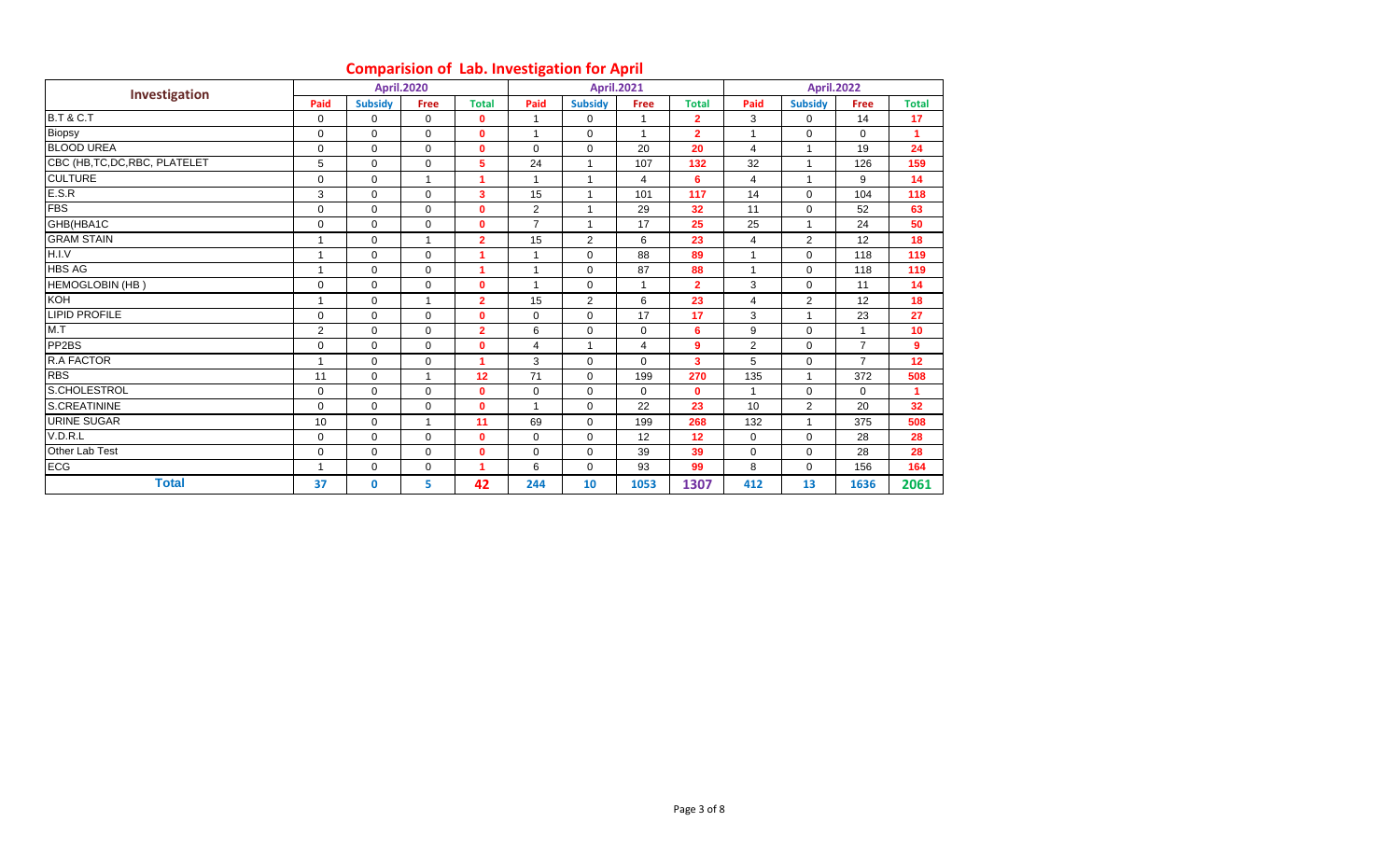### **Comparision of Surgery for April**

|                                      |                | <b>Paid</b>    |                |              | <b>Subsidized</b> |                |                | Free + Camp free        |                |                | <b>Total</b>   |                |
|--------------------------------------|----------------|----------------|----------------|--------------|-------------------|----------------|----------------|-------------------------|----------------|----------------|----------------|----------------|
| <b>Name of Surgery</b>               | April.         | April.         | April.         | April.       | April.            | April.         | April.         | April.                  | April.         | April.         | April.         | April.         |
|                                      | 2020           | 2021           | 2022           | 2020         | 2021              | 2022           | 2020           | 2021                    | 2022           | 2020           | 2021           | 2022           |
| CATARACT PHACO + IOL                 | $\Omega$       | 22             | 47             | $\Omega$     | $\overline{2}$    | $\Omega$       | $\Omega$       | 20                      | 118            | $\bf{0}$       | 44             | 165            |
| CATARACT SICS + IOL                  | 0              | 5              | 20             | $\Omega$     | 14                | 46             | $\Omega$       | 64                      | 239            | $\bf{0}$       | 83             | 305            |
| CATARACT SIMPLE WITHOUT IOL          | 0              | $\Omega$       | 0              | $\Omega$     | $\Omega$          | $\Omega$       | $\Omega$       |                         | $\Omega$       | $\bf{0}$       | 1              | $\bf{0}$       |
| SICS\PHACO+AGS WITH IOL              | $\overline{0}$ | 0              |                | $\Omega$     | $\Omega$          | $\Omega$       | $\Omega$       | 0                       | 4              | $\mathbf{0}$   | $\bf{0}$       | 5              |
| SICS\PHACO+PTERIGYUM+IOL             | 0              | $\mathbf{1}$   | A              | $\mathbf{0}$ | $\Omega$          | $\Omega$       | $\Omega$       | 8                       | 15             | $\mathbf{0}$   | 9              | 16             |
| <b>ANTI GLAUCOMA SURGERY</b>         | $\Omega$       | $\Omega$       | 0              | $\Omega$     | $\Omega$          | $\Omega$       | $\Omega$       | 3                       | $\overline{2}$ | $\mathbf{0}$   | 3              | $\overline{2}$ |
| <b>IKERATOPLASTY</b>                 | 0              | 0              |                | $\mathbf{0}$ | 2                 | $\mathbf{0}$   | $\overline{2}$ | 4                       | 9              | $\overline{2}$ | 6              | 10             |
| <b>AVASTIN INJ</b>                   | 0              | 20             | 37             | $\Omega$     | 3                 | 5              | $\Omega$       | $\overline{7}$          | 18             | $\mathbf 0$    | 30             | 60             |
| <b>PTERIGYUM</b>                     | $\Omega$       | 0              |                | $\Omega$     | 2                 | $\Omega$       | $\Omega$       | 11                      | 30             | $\mathbf{0}$   | 13             | 31             |
| SIMPLE RETINAL DETACHMENT            | $\overline{0}$ | 0              | 0              | $\mathbf{0}$ | 0                 | $\Omega$       | $\Omega$       | 0                       | $\Omega$       | $\mathbf{0}$   | 0              | $\bf{0}$       |
| <b>VITRECTOMY</b>                    | 0              | $\overline{2}$ | $\overline{2}$ | $\Omega$     | 2                 | 8              | $\Omega$       | 8                       | 15             | $\mathbf{0}$   | 12             | 25             |
| <b>DCR</b>                           | $\Omega$       | $\Omega$       | $\overline{2}$ | $\Omega$     | $\Omega$          | $\overline{2}$ | $\Omega$       | 0                       | 13             | $\mathbf{0}$   | 0              | 17             |
| RETINAL DETACHMENT + Vitrectomy      | 0              | 0              |                | $\Omega$     | $\Omega$          | $\Omega$       | 0              | 1                       | $\Omega$       | $\bf{0}$       | 1              | 1              |
| SICS\PHACO + IOL + VITRECTOMY        | 0              | 0              | 0              | $\mathbf{0}$ | 2                 | $\overline{4}$ | $\Omega$       | 5                       | 12             | $\mathbf 0$    | 7              | 16             |
| <b>Other Retina Surgery</b>          | 0              | $\Omega$       | 0              | $\Omega$     | $\Omega$          | $\Omega$       | $\Omega$       | 0                       | 5              | $\mathbf{0}$   | $\bf{0}$       | 5              |
| Oculoplasty Surgery                  | 0              | 3              |                | $\mathbf{0}$ | 3                 |                | $\Omega$       | $\overline{ }$          | $\overline{2}$ | $\mathbf{0}$   | $\overline{7}$ | 4              |
| <b>Squint Surgery</b>                | 0              | $\Omega$       | 0              | $\Omega$     | $\Omega$          | $\Omega$       | $\Omega$       | $\overline{\mathbf{4}}$ | $\overline{2}$ | $\mathbf 0$    | 4              | $\overline{2}$ |
| Other Surgery                        | 0              | $\overline{2}$ | $\overline{7}$ | 5            | $\Omega$          | 6              | $\Omega$       | 11                      | 28             | 5              | 13             | 41             |
| Chalazion                            | 0              | 4              | 9              | $\Omega$     | $\Omega$          | $\Omega$       | $\Omega$       | 1                       | $\Omega$       | $\mathbf{0}$   | 5              | $\mathbf{9}$   |
| Foreign Body Removal                 | 17             | 47             | 56             | $\mathbf{0}$ |                   | $\Omega$       | $\Omega$       | $\mathbf 0$             | $\overline{2}$ | 17             | 48             | 58             |
| Yag Laser - Capsulotomy & Iridectomy | 0              | 22             | 20             | $\mathbf{0}$ |                   | $\overline{4}$ | $\Omega$       | 10                      | 27             | $\mathbf{0}$   | 33             | 51             |
| Green Laser                          | 0              | 8              | 20             | $\mathbf{0}$ | $\Omega$          | $\overline{2}$ | $\Omega$       | 4                       | 5              | $\Omega$       | 12             | 27             |
| <b>Total</b>                         | 17             | 136            | 226            | 5            | 32                | 78             | $\mathbf{2}$   | 163                     | 546            | 24             | 331            | 850            |

### **Comparision of Gender wise Surgery - April**

|               |                | Paid   |        |        | <b>Subsidized</b> |        |        | <b>Free + Camp free</b> |        |        | Total  |        |
|---------------|----------------|--------|--------|--------|-------------------|--------|--------|-------------------------|--------|--------|--------|--------|
| <b>Gender</b> | April.         | April. | April. | April. | Apri              | April. | April. | April.                  | April. | April. | April. | April. |
|               | 2020           | 2021   | 2022   | 2020   | 2021              | 2022   | 2020   | 2021                    | 2022   | 2020   | 2021   | 2022   |
| Male          | 16             | 74     | 109    |        | 17                | 41     |        | 65                      | 254    | 21     | 153    | 404    |
| Female        |                | 60     | 107    |        | 10<br>. ט         | 31     |        | 84                      | 276    |        | 157    | 414    |
| Child Male    |                |        |        |        |                   |        | u      | 8                       |        |        | 12     | 18     |
| Child Female  |                |        |        |        |                   |        |        | 6                       |        |        | 9      | 14     |
| <b>Total</b>  | $\overline{ }$ | 136    | 226    |        | 32                | 78     | c      | 163                     | 546    | 24     | 331    | 850    |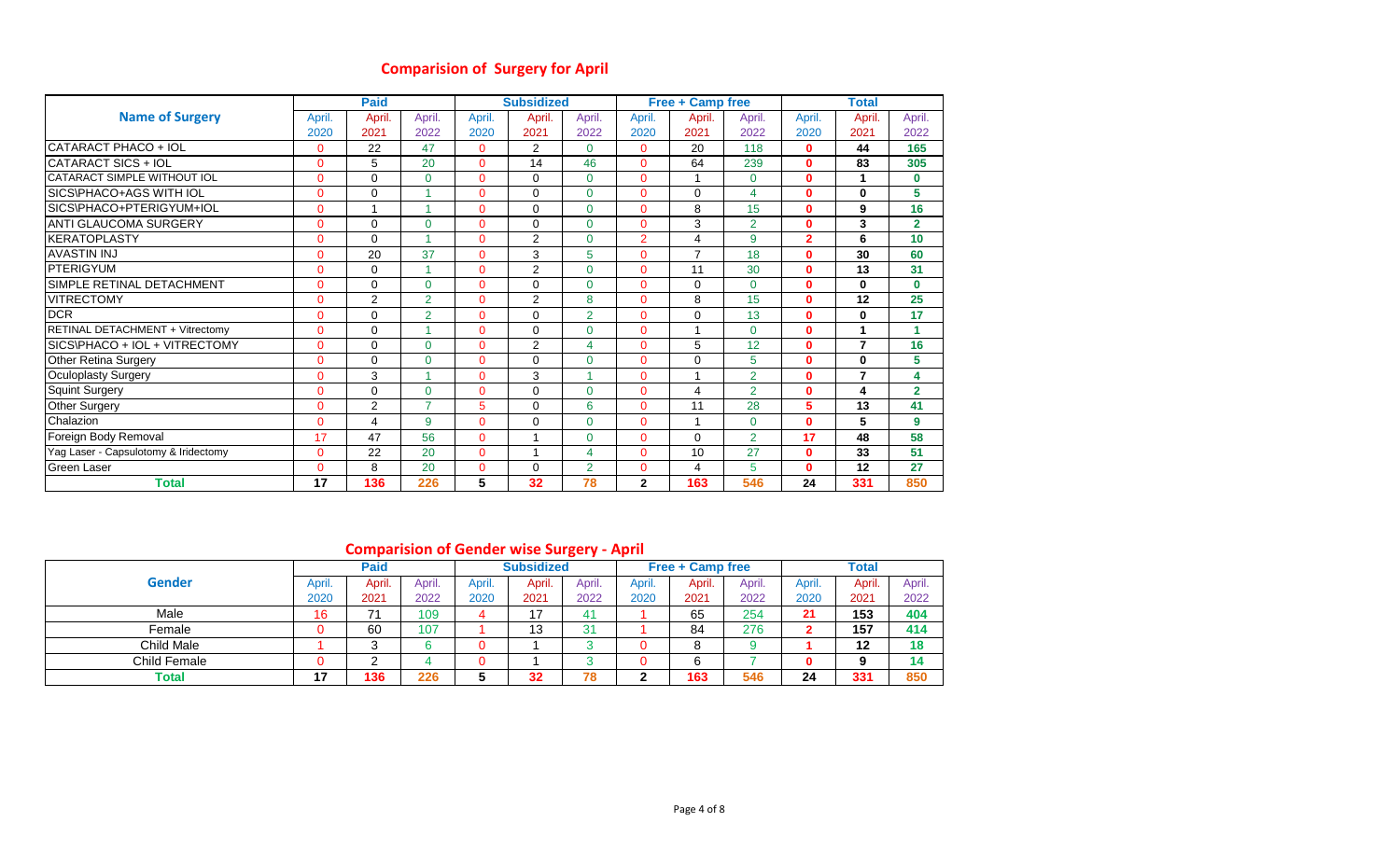#### **Sub speciality work - April**

|                                 |                | <b>Surgery</b> |        |
|---------------------------------|----------------|----------------|--------|
| <b>Speciality</b>               | April.         | April.         | April. |
|                                 | 2020           | 2021           | 2022   |
| Retina                          | O              | 55             | 118    |
| Glaucoma                        | O              | 5              | 9      |
| Cornea                          | $\overline{2}$ | 6              | 10     |
| <b>Occuloplasty</b>             | ŋ              |                | 21     |
| <b>Paediatric Ophthalmology</b> | O              | 21             | 19     |
| <b>Neuro Ophthalmology</b>      | ∩              |                |        |
| <b>Low Vision</b>               | ∩              |                |        |
| Total                           | 2              | 94             | 177    |

# **Gender wise Sub Speciality OPD - April**

|               |        | <b>Retina</b>                   |        |        | <b>Glaucoma</b>            |        |        | <b>Cornea</b>     |        |        | <b>Occuloplasty</b> |        |
|---------------|--------|---------------------------------|--------|--------|----------------------------|--------|--------|-------------------|--------|--------|---------------------|--------|
| Gender        | April. | April.                          | April. | April. | April.                     | April. | April. | April.            | April. | April. | April.              | April. |
|               | 2020   | 2021                            | 2022   | 2020   | 2021                       | 2022   | 2020   | 2021              | 2022   | 2020   | 2021                | 2022   |
| Male          | 6      | 201                             | 321    | 5      | 69                         | 207    | 19     | 163               | 179    | 0      | ົ<br>∠              | 35     |
| Female        | 6      | 97                              | 236    |        | 54                         | 231    | 15     | 106               | 161    | 0      | ⌒                   | 37     |
| Total         | 12     | 298                             | 557    | 12     | 123                        | 438    | 34     | 269               | 340    | O      |                     | 72     |
|               |        | <b>Paediatric Ophthalmology</b> |        |        | <b>Neuro Ophthalmology</b> |        |        | <b>Low Vision</b> |        |        | Total               |        |
| <b>Gender</b> | April. | April.                          | April. | April. | April.                     | April. | April. | April.            | April. | April. | April.              | April. |
|               | 2020   | 2021                            | 2022   | 2020   | 2021                       | 2022   | 2020   | 2021              | 2022   | 2020   | 2021                | 2022   |
| Male          |        | 68                              | 161    | 0      | 4                          | 13     | 0      | 0                 |        | 37     | 507                 | 918    |
| Female        | 5      | 53                              | 136    | 0      | ົ                          | 6      | 0      | 0                 |        | 33     | 314                 | 807    |
| Total         | 12     | 121                             | 297    |        | 6                          | 19     |        | 0                 |        | 70     | 821                 | 1725   |

### **Comparision of Camp performance - Mega Camp - April**

| Year               | No. of Camp | <b>OPD</b> | <b>Refer</b> | <b>Refer</b><br><b>Cataract Specialist</b> | <b>Specialist</b><br><b>Transporte</b> | <b>Optical</b> | <b>Optical</b><br><b>Order</b> |    |    | <b>Medicine Operation Other Eye</b> | Pt's<br>compliance |
|--------------------|-------------|------------|--------------|--------------------------------------------|----------------------------------------|----------------|--------------------------------|----|----|-------------------------------------|--------------------|
| <b>April. 2020</b> |             |            |              |                                            |                                        |                |                                |    |    |                                     | #DIV/0!            |
| <b>April. 2021</b> |             |            |              |                                            |                                        |                |                                |    |    |                                     | #DIV/0!            |
| <b>April. 2022</b> |             | 114        | 20           | 6                                          |                                        | 33             |                                | 12 | 16 |                                     | 80.00              |
| <b>Total</b>       |             | 114        | 20           |                                            |                                        | 33             |                                | 12 | 16 |                                     | 80.00              |

#### **Comparision of Camp performance - One Day Camp - April**

| Year               | No. of Camp | <b>OPD</b> | <b>Refer</b> | Refer<br><b>Cataract Specialist</b> | <b>Specialist</b><br><b>Transporte</b> | <b>Optical</b> | <b>Optical</b><br>Order |  | Medicine Operation Other Eye | Pt's<br>compliance |
|--------------------|-------------|------------|--------------|-------------------------------------|----------------------------------------|----------------|-------------------------|--|------------------------------|--------------------|
| <b>April. 2020</b> |             |            |              |                                     |                                        |                |                         |  |                              | #DIV/0!            |
| <b>April. 2021</b> |             |            |              |                                     |                                        |                |                         |  |                              | #DIV/0!            |
| <b>April, 2022</b> |             |            |              |                                     |                                        |                |                         |  |                              | #DIV/0!            |
| <b>Total</b>       |             |            |              |                                     |                                        |                |                         |  |                              | #DIV/0!            |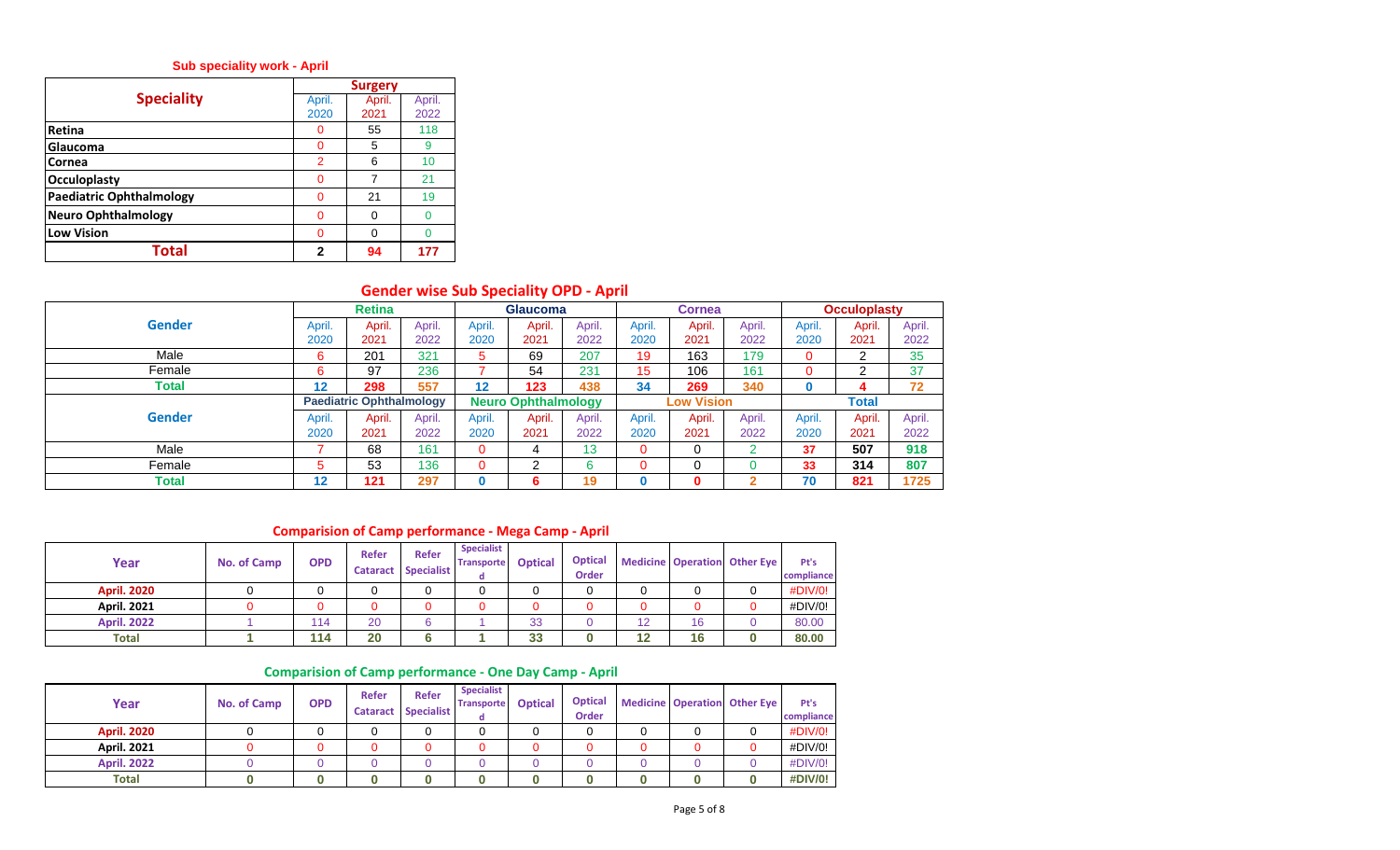### **Comparision of Camp performance - Fullerton Camp - April**

| Year               | <b>No. of Camp</b> | <b>OPD</b> | <b>Refer</b> | <b>Refer</b><br><b>Cataract Specialist</b> | <b>Specialist</b><br><b>Transporte</b> | <b>Optical</b> | <b>Optical</b><br><b>Order</b> |  | Medicine Operation Other Eye | Pt's<br>compliance |
|--------------------|--------------------|------------|--------------|--------------------------------------------|----------------------------------------|----------------|--------------------------------|--|------------------------------|--------------------|
| <b>April. 2020</b> |                    |            |              |                                            |                                        |                |                                |  |                              | 0.00               |
| <b>April. 2021</b> |                    |            |              |                                            |                                        |                |                                |  |                              | #DIV/0!            |
| <b>April. 2022</b> |                    |            |              |                                            |                                        |                |                                |  |                              | #DIV/0!            |
| <b>Total</b>       |                    |            |              |                                            |                                        |                |                                |  |                              | #DIV/0!            |

### **Comparision of Camp performance - Vyara Center Camp - April**

| Year               | <b>No. of Camp</b> | <b>OPD</b>     | Refer<br><b>Cataract</b> | <b>Refer</b><br><b>Specialist</b> | <b>Specialist</b><br><b>Transporte</b><br>d           | <b>Optical</b>    | <b>Optical</b><br>Order |                |                 | <b>Medicine Operation Other Eye</b> | Pt's<br>compliance |                      |
|--------------------|--------------------|----------------|--------------------------|-----------------------------------|-------------------------------------------------------|-------------------|-------------------------|----------------|-----------------|-------------------------------------|--------------------|----------------------|
| <b>April. 2020</b> | 0                  | $\mathbf 0$    | 0                        | $\mathbf 0$                       | $\mathbf 0$                                           | $\mathbf 0$       | $\Omega$                | $\mathbf 0$    | $\mathbf 0$     | $\mathbf 0$                         | 0.00               |                      |
| <b>April. 2021</b> | $\overline{2}$     | 12             | 4                        | $\overline{2}$                    | $\Omega$                                              | $\Omega$          | $\Omega$                | $\Omega$       | $\overline{2}$  | $\Omega$                            | 0.00               |                      |
| <b>April. 2022</b> | $\overline{0}$     | $\overline{0}$ | $\overline{0}$           | $\overline{0}$                    | $\overline{0}$                                        | $\overline{0}$    | $\overline{0}$          | $\overline{0}$ | $\mathbf 0$     | $\overline{0}$                      | #DIV/0!            |                      |
| <b>Total</b>       | $\overline{2}$     | 12             | 4                        | $\overline{2}$                    | $\bf{0}$                                              | O.                | $\bf{0}$                | $\bf{0}$       | $\overline{2}$  | $\bf{0}$                            | 50.00              |                      |
|                    |                    |                | <b>Statistics for</b>    |                                   | <b>Netrang CHC - April</b>                            |                   |                         |                |                 |                                     |                    |                      |
|                    | <b>OPD</b>         |                |                          |                                   | <b>IOL</b>                                            |                   | <b>Operations</b>       |                | <b>Optical</b>  | <b>Medicine</b>                     |                    | <b>Tele Medicine</b> |
| Year               | <b>New</b>         | Old            | <b>Total</b>             | M                                 | F                                                     | M                 | F                       | <b>Total</b>   | <b>Order</b>    |                                     | <b>Optical</b>     | <b>Consultation</b>  |
| <b>April. 2020</b> | 118                | 35             | 153                      | $\mathbf 0$                       | $\mathbf 0$                                           | 0                 | $\mathbf 0$             | $\mathbf 0$    | 0               | 15                                  | 6                  | 6                    |
| <b>April. 2021</b> | 158                | 100            | 258                      | 5                                 | 8                                                     | 8                 | 8                       | 16             | 57              | 97                                  | $\overline{21}$    | 19                   |
| <b>April. 2022</b> | 358                | 251            | 609                      | 17                                | 23                                                    | 23                | 24                      | 47             | 52              | 359                                 | 105                | 119                  |
| <b>Total</b>       | 634                | 386            | 1020                     | 22                                | 31                                                    | 31                | 32                      | 63             | 109             | 471                                 | 132                | 144                  |
|                    |                    |                |                          |                                   | <b>Statistics for Zankhvav CHC - April</b>            |                   |                         |                |                 |                                     |                    |                      |
|                    | <b>OPD</b>         |                |                          | <b>IOL</b>                        |                                                       | <b>Operations</b> |                         |                | <b>Optical</b>  |                                     |                    | <b>Tele Medicine</b> |
| Year               | <b>New</b>         | Old            | <b>Total</b>             | М                                 | F                                                     | M                 | F                       | <b>Total</b>   | <b>Order</b>    | <b>Medicine</b>                     | <b>Optical</b>     | <b>Consultation</b>  |
| <b>April. 2020</b> | 28                 | $\mathbf 0$    | 28                       | $\mathbf 0$                       | $\mathbf 0$                                           | 0                 | $\Omega$                | 0              | 0               | 27                                  | 4                  | $\Omega$             |
| <b>April. 2021</b> | 53                 | 19             | 72                       | 1                                 | $\overline{2}$                                        | $\overline{1}$    | 3                       | $\overline{4}$ | 8               | 21                                  | $\boldsymbol{6}$   | 42                   |
| <b>April. 2022</b> | 78                 | 13             | 91                       | $\overline{4}$                    | $\overline{2}$                                        | 5                 | $\overline{2}$          | $\overline{7}$ | 18              | 33                                  | $\overline{2}$     | 68                   |
| <b>Total</b>       | 159                | 32             | 191                      | 5                                 | 4                                                     | 6                 | 5                       | 11             | 26              | 81                                  | 12                 | 110                  |
|                    |                    |                |                          |                                   | <b>Statistics for Dediapada Vision Center - April</b> |                   |                         |                |                 |                                     |                    |                      |
|                    | <b>OPD</b>         |                |                          | <b>IOL</b>                        |                                                       | <b>Operations</b> |                         |                | <b>Optical</b>  |                                     |                    | <b>Tele Medicine</b> |
| Year               | <b>New</b>         | Old            | <b>Total</b>             | M                                 | F                                                     | M                 | F                       | <b>Total</b>   | <b>Order</b>    | <b>Medicine</b>                     | <b>Optical</b>     | <b>Consultation</b>  |
| <b>April. 2020</b> | 0                  | $\mathbf 0$    | $\Omega$                 | 0                                 | $\mathbf 0$                                           | $\mathbf 0$       | $\Omega$                | $\mathbf 0$    | 0               | $\mathbf 0$                         | $\mathbf 0$        | $\mathbf 0$          |
| <b>April. 2021</b> | 26                 | 15             | 41                       | $\overline{0}$                    | 3                                                     | $\overline{0}$    | $\overline{4}$          | $\overline{4}$ | 12              | $6\phantom{1}$                      | 6                  | 36                   |
| <b>April. 2022</b> | 80                 | 20             | 100                      | $\overline{7}$                    | $\overline{4}$                                        | $\overline{7}$    | $\overline{4}$          | 11             | 8               | 15                                  | 22                 | 74                   |
| <b>Total</b>       | 106                | 35             | $\overline{141}$         | $\overline{7}$                    | $\overline{7}$                                        | 7                 | 8                       | 15             | $\overline{20}$ | $\overline{21}$                     | 28                 | 110                  |
|                    |                    |                |                          |                                   | <b>Statistics for Umarpada Vision Center - April</b>  |                   |                         |                |                 |                                     |                    |                      |
|                    | <b>OPD</b>         |                |                          | <b>IOL</b>                        |                                                       | <b>Operations</b> |                         |                | <b>Optical</b>  |                                     |                    | <b>Tele Medicine</b> |
| Year               | <b>New</b>         | Old            | <b>Total</b>             | M                                 | F                                                     | M                 | F                       | <b>Total</b>   | <b>Order</b>    | <b>Medicine</b>                     | <b>Optical</b>     | <b>Consultation</b>  |
| <b>April. 2020</b> | $\mathbf 0$        | $\mathbf 0$    | 0                        | $\mathbf 0$                       | $\mathbf 0$                                           | $\mathbf 0$       | $\Omega$                | $\mathbf 0$    | 0               | $\mathbf 0$                         | $\mathbf 0$        | $\mathbf 0$          |
| <b>April. 2021</b> | 50                 | 12             | 62                       | $\overline{2}$                    | $\mathbf{0}$                                          | 3                 | $\Omega$                | 3              | 17              | 27                                  | 21                 | 43                   |
| <b>April. 2022</b> | 108                | 23             | 131                      | $\overline{2}$                    | $\mathbf{1}$                                          | $\overline{2}$    | 1                       | 3              | 22              | 66                                  | 31                 | 131                  |
| <b>Total</b>       | 158                | 35             | 193                      | 4                                 | 1                                                     | 5                 | 1                       | 6              | 39              | 93                                  | 52                 | 174                  |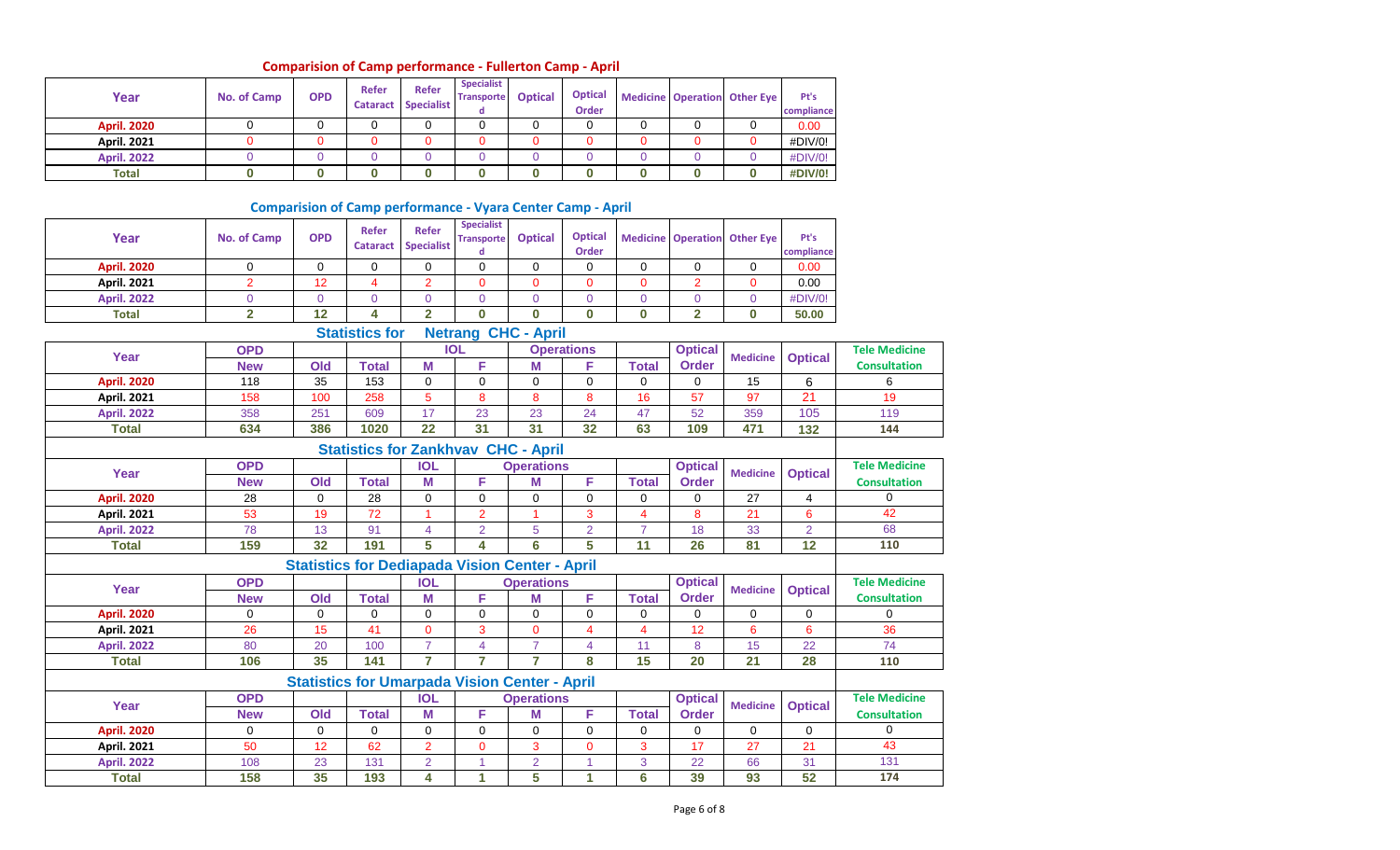| Year               | <b>OPD</b> |     |       | <b>IOL</b> | <b>Operations</b> |       | <b>Optical</b> | <b>Medicine</b> | <b>Optical</b> | <b>Tele Medicine</b> |  |
|--------------------|------------|-----|-------|------------|-------------------|-------|----------------|-----------------|----------------|----------------------|--|
|                    | <b>New</b> | Old | Total | M          | M                 | Total | <b>Order</b>   |                 |                | <b>Consultation</b>  |  |
| <b>April. 2020</b> |            |     |       |            |                   |       |                |                 |                |                      |  |
| <b>April. 2021</b> |            |     | 50    |            |                   |       | 16             | 18              |                |                      |  |
| <b>April. 2022</b> | 1. A. A    | 25  | 136   |            |                   |       |                | ∪ו              | $\cap$<br>22   |                      |  |
| <b>Total</b>       | 158        | 28  | 186   | n          |                   |       | 24             | 33              | 28             | --                   |  |

# **Statistics for Sagbara Vision Center - April**

|                    |            |             |                                                     |            |                | <b>Statistics for Vyara Satelite Center - April</b> |                |                          |                                   |                 |                |                      |
|--------------------|------------|-------------|-----------------------------------------------------|------------|----------------|-----------------------------------------------------|----------------|--------------------------|-----------------------------------|-----------------|----------------|----------------------|
| Year               | <b>OPD</b> |             |                                                     | <b>IOL</b> |                | <b>Operations</b>                                   |                |                          | <b>Optical</b><br><b>Medicine</b> |                 | <b>Optical</b> | <b>Tele Medicine</b> |
|                    | <b>New</b> | Old         | Total                                               | М          | F              | М                                                   | F              | Total                    | <b>Order</b>                      |                 |                | <b>Consultation</b>  |
| <b>April. 2020</b> | 204        |             | 205                                                 | 0          | $\mathbf 0$    | $\Omega$                                            | $\Omega$       | $\Omega$                 | $\Omega$                          | 17              | $\Omega$       | 20                   |
| <b>April. 2021</b> | 82         | 33          | 115                                                 |            |                | $\overline{2}$                                      | $\overline{2}$ | $\overline{4}$           | 13                                | 51              | 10             | 58                   |
| <b>April. 2022</b> | 238        | 104         | 342                                                 | 8          | 9              | 13                                                  | 9              | 22                       | 52                                | 178             | 16             | 156                  |
| Total              | 524        | 138         | 662                                                 | 9          | 10             | 15                                                  | 11             | 26                       | 65                                | 246             | 26             | 234                  |
|                    |            |             | <b>Statistics for Bardoli Vision Center - April</b> |            |                |                                                     |                |                          |                                   |                 |                |                      |
| Year               | <b>OPD</b> |             |                                                     | <b>IOL</b> |                | <b>Operations</b>                                   |                |                          | <b>Optical</b>                    |                 |                | <b>Tele Medicine</b> |
|                    | <b>New</b> | Old         | Total                                               | М          | F              | м                                                   | F              | Total                    | <b>Order</b>                      | <b>Medicine</b> | <b>Optical</b> | <b>Consultation</b>  |
| <b>April. 2020</b> | $\Omega$   | 0           | $\Omega$                                            | 0          | $\mathbf 0$    | $\Omega$                                            | $\Omega$       | 0                        | 0                                 | $\mathbf 0$     | $\Omega$       | $\Omega$             |
| <b>April. 2021</b> | 34         | 13          | 47                                                  | 0          |                | $\Omega$                                            |                |                          | 6                                 | $\overline{4}$  | $\overline{7}$ | 47                   |
| <b>April. 2022</b> | 47         | 13          | 60                                                  |            | и              |                                                     |                | $\overline{2}$           | 10                                | $\overline{4}$  | 20             | 57                   |
| Total              | 81         | 26          | 107                                                 |            | $\mathbf{2}$   | и                                                   | $\mathbf{2}$   | 3                        | 16                                | 8               | 27             | 104                  |
|                    |            |             | <b>Statistics for Ucchal Vision Center - April</b>  |            |                |                                                     |                |                          |                                   |                 |                |                      |
| Year               | <b>OPD</b> |             |                                                     | <b>IOL</b> |                | <b>Operations</b>                                   |                |                          | <b>Optical</b>                    | <b>Medicine</b> |                | <b>Tele Medicine</b> |
|                    | <b>New</b> | Old         | <b>Total</b>                                        | M          | F              | М                                                   | F              | Total                    | <b>Order</b>                      |                 | <b>Optical</b> | <b>Consultation</b>  |
| <b>April. 2020</b> | $\Omega$   | $\mathbf 0$ | $\Omega$                                            | 0          | 0              | $\Omega$                                            | $\Omega$       | $\mathbf 0$              | 0                                 | $\mathbf 0$     | $\mathbf 0$    | $\Omega$             |
| <b>April. 2021</b> | 31         | $\Omega$    | 31                                                  |            | $\overline{2}$ | $\overline{2}$                                      | $\overline{2}$ | $\overline{\mathcal{A}}$ | 13                                | $\overline{2}$  | 1              | 31                   |
| <b>April. 2022</b> | 170        | $\Omega$    | 170                                                 | 37         | 63             | 37                                                  | 63             | 100                      | 35                                | 3               | $\Omega$       | 136                  |
| Total              | 201        | 0           | 201                                                 | 38         | 65             | 39                                                  | 65             | 104                      | 48                                | 5               |                | 167                  |

### **Statistics for Khapar Vision Center - April**

| Year               | OPD        |     |       | <b>IOL</b> |    | <b>Operations</b> |           |       | <b>Optical</b> | <b>Medicine</b> |                | <b>Tele Medicine</b> |
|--------------------|------------|-----|-------|------------|----|-------------------|-----------|-------|----------------|-----------------|----------------|----------------------|
|                    | <b>New</b> | Old | Total | М          |    | M                 |           | Total | <b>Order</b>   |                 | <b>Optical</b> | <b>Consultation</b>  |
| <b>April. 2020</b> |            |     |       |            |    |                   |           |       |                |                 |                |                      |
| <b>April. 2021</b> | 81         | 52  | 133   |            |    |                   |           |       | 24             |                 | 21             |                      |
| <b>April. 2022</b> | 162        | 42  | 204   |            | 10 |                   |           | 12    | 48             | 50              | 32             | 115                  |
| <b>Total</b>       | 247        | 94  | 341   |            | 44 |                   | 10<br>. . | 16    | 72             | 85              | 54             | 190                  |

### **Statistics for Kosamba Vision Center - April**

i.

| Year               | <b>OPD</b> |          |       | <b>IOL</b> | <b>Operations</b> |       | <b>Optical</b> | <b>Medicine</b> | <b>Optical</b> | <b>Tele Medicine</b> |
|--------------------|------------|----------|-------|------------|-------------------|-------|----------------|-----------------|----------------|----------------------|
|                    | <b>New</b> | Old      | Total | ш          |                   | Total | Order          |                 |                | <b>Consultation</b>  |
| <b>April. 2020</b> |            |          |       |            |                   |       |                |                 |                |                      |
| <b>April. 2021</b> |            | $\sim$   | 104   |            |                   |       | $\overline{ }$ | 29              |                | 82                   |
| <b>April. 2022</b> | 102        | つに<br>ںے | 127   |            |                   |       | 22             | n,              | 15<br>ں⊦       | 102                  |
| <b>Total</b>       | 175        | 56       | 231   | ∼          |                   |       | $\sim$<br>ີ    | 50              | 26             | 184                  |